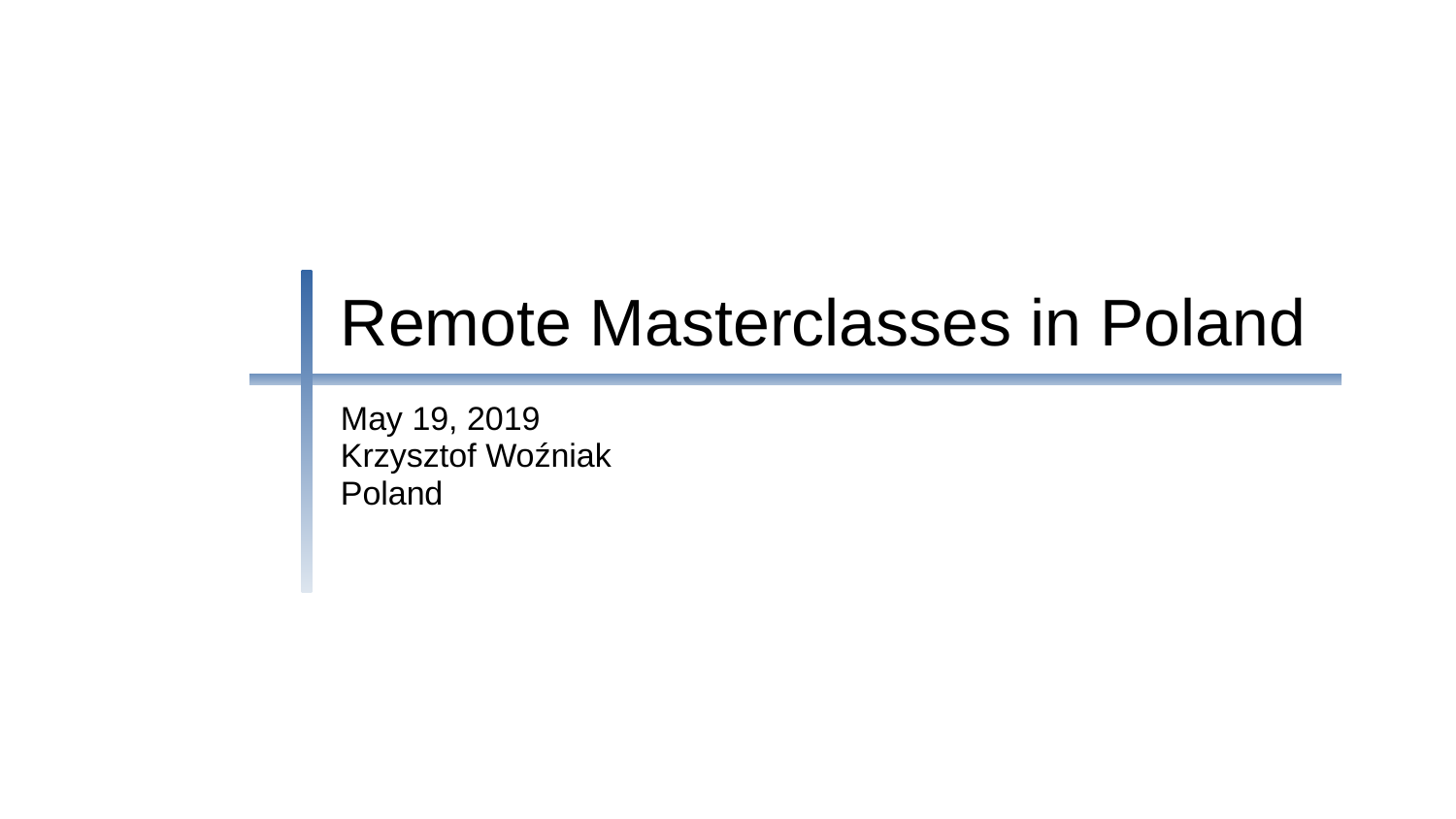## **Standard Masterclasses (up to 2020)**

- in fixed places at universities (Warszawa, Łódź, Poznań, Katowice, AGH Kraków)
- at schools (IFJ Kraków), in different cities (so far 8)
- number of participants limited by the capacity of the room for lectures
- students coming from nearby cities
- tutors: physicists  $+$  experienced students (when available) Students from nearby cities, because of travel time and costs

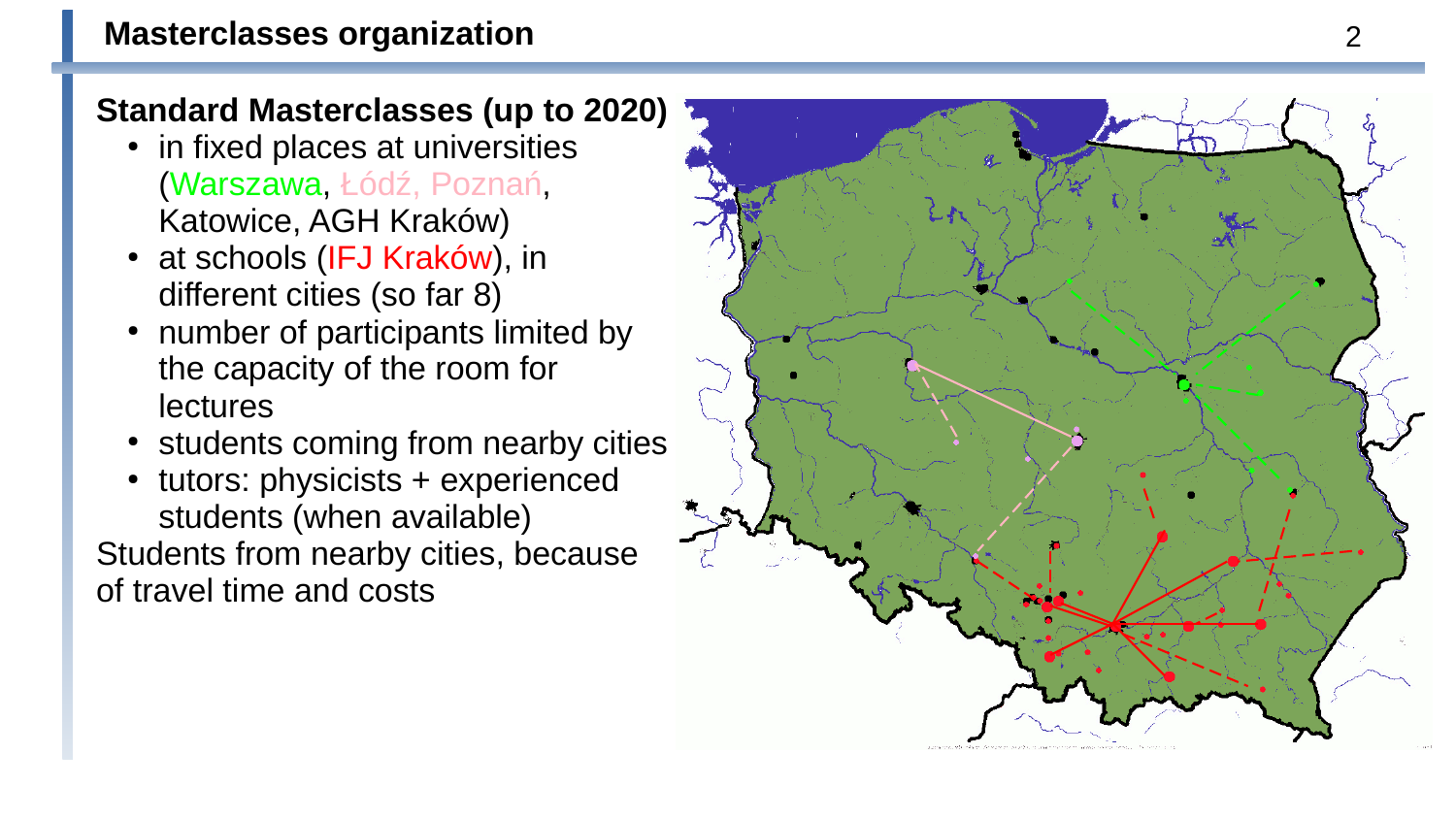## **Remote Masterclasses in 2021**

- two events organized in Warszawa (on Saturdays in November 2020 and May 2021) low attendance of students
- event for  $\sim$ 30 university (first year) students (organized by AGH Kraków)
- three events (February-March 2021) organized by IFJ Kraków
	- about 200 students at each
	- over 40 high schools registered
	- 11 tutors, helping students at  $\sim$ 2 events (groups 17-37 students) in separate ZOOM rooms

- help from experienced students or selected by teachers - special training before Mastwerclasses event

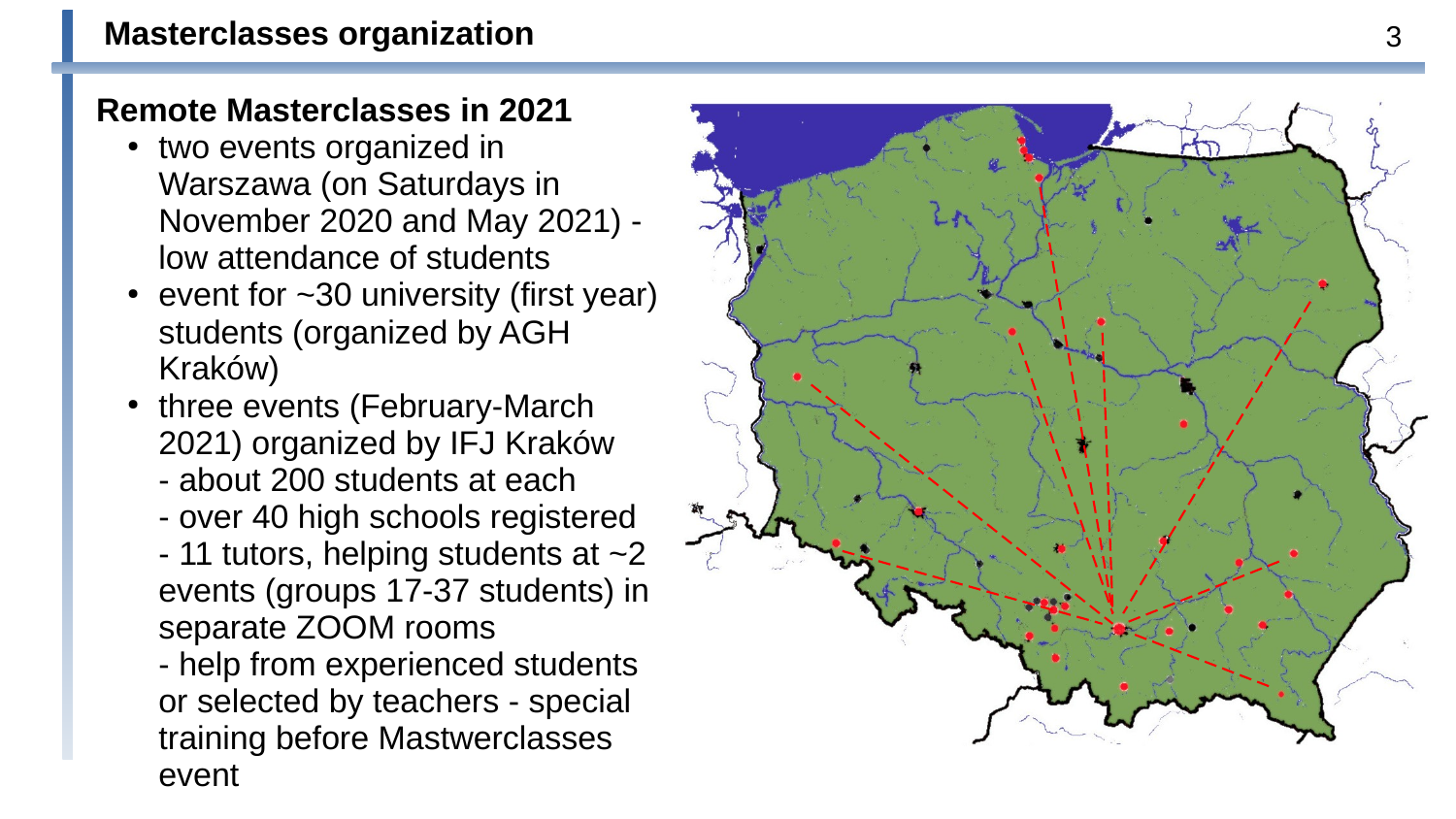#### **Preparation**

- a few days earlier students obtained links to the HYPATIA software, http://atlas.physicsmasterclasses.org page, measurement instruction in Polish and the number of the dataset to examine
- teachers registering larger groups of students were asked to selects a few, who could help their colleagues in the measurement
- $\cdot$  the selected students (experts) attended a special  $\neg$ 1h training before the event
- all students were asked to download the software before the event and test if it is working - expert were supposed to help with the software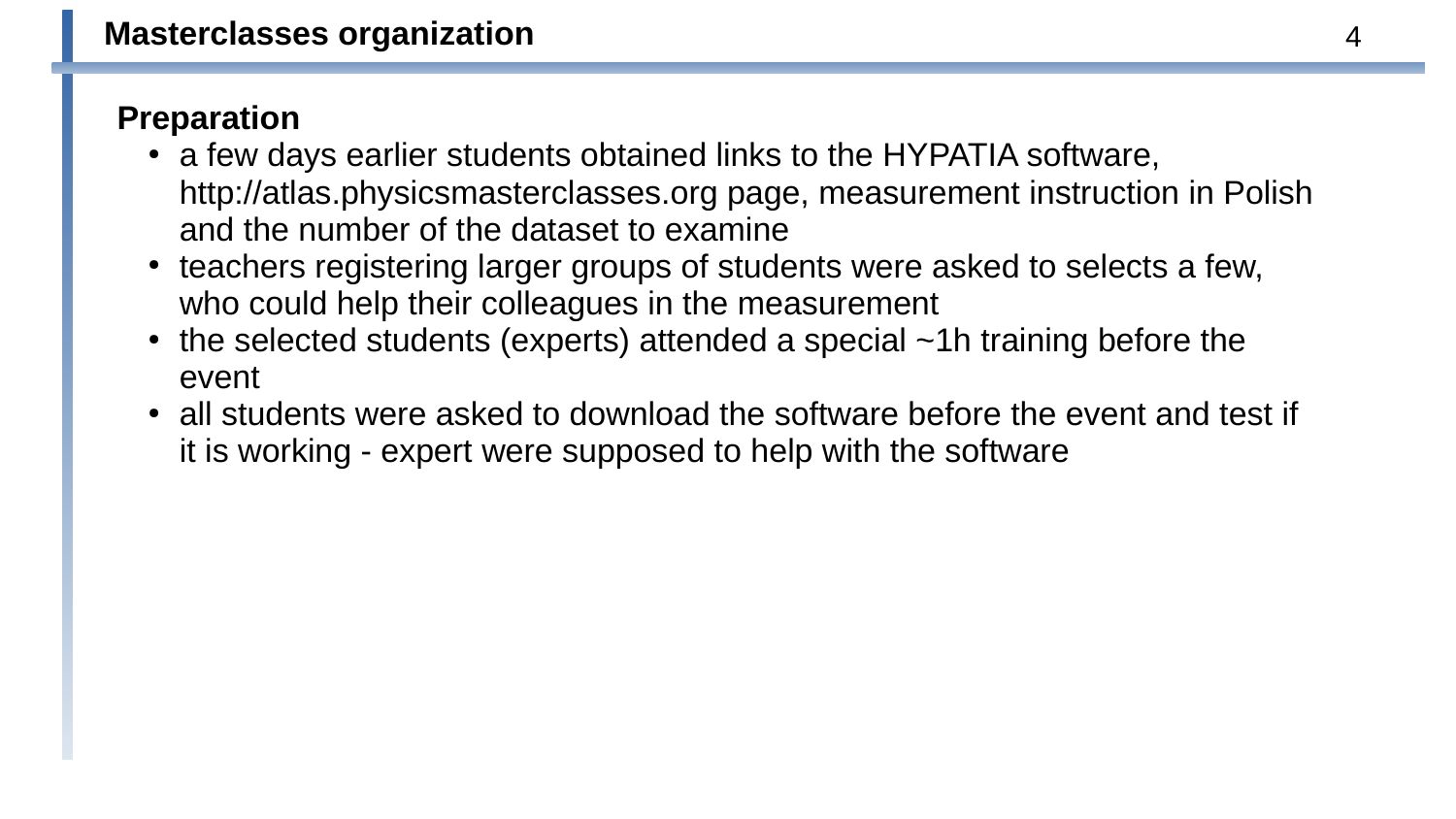## **ZOOM meetings**

- in order to prevent ZOOM bombing, each student should connect with a unique name, known to the teacher
- teachers were also enouraged to attend
- waiting room used, but ...
- finally all students were allowed to enter, even those using other names
- during measurements up to 10 different rooms with a tutor were used
- no problem with any abuse during lectures or measurements, but unique names weren't used so much during videoconference with CERN
- students were encouraged to communicate between themselves using other methods - a substitute to making measurement in pairs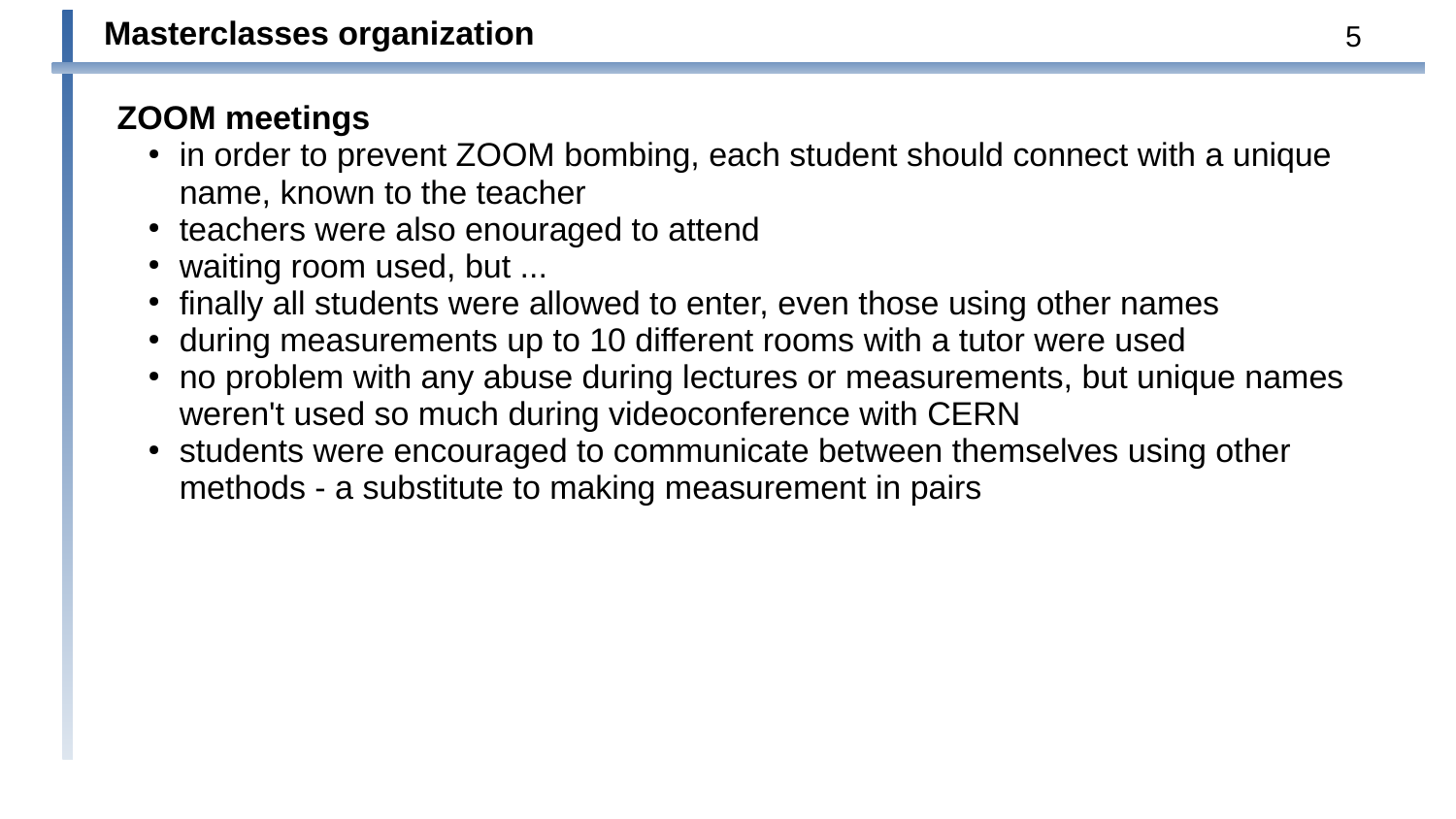#### **Lectures**

- the person giving a talk was supported by a second one, checking the waiting room and the chat
- after each lecture additional questions written by students in chat window were answered
- the Q&A after last lecture was extending sometimes through whole lunch break  $(-1$  hour)

#### **Measurement**

- tutors were connected to  $\sim$ 10 ZOOM rooms
- $\cdot$  some students did finish the measurement in the lunch break
- problems were only sometimes reported, it was necessary to actively ask students about their work
- large differences between groups, some were very difficult to motivate to say anything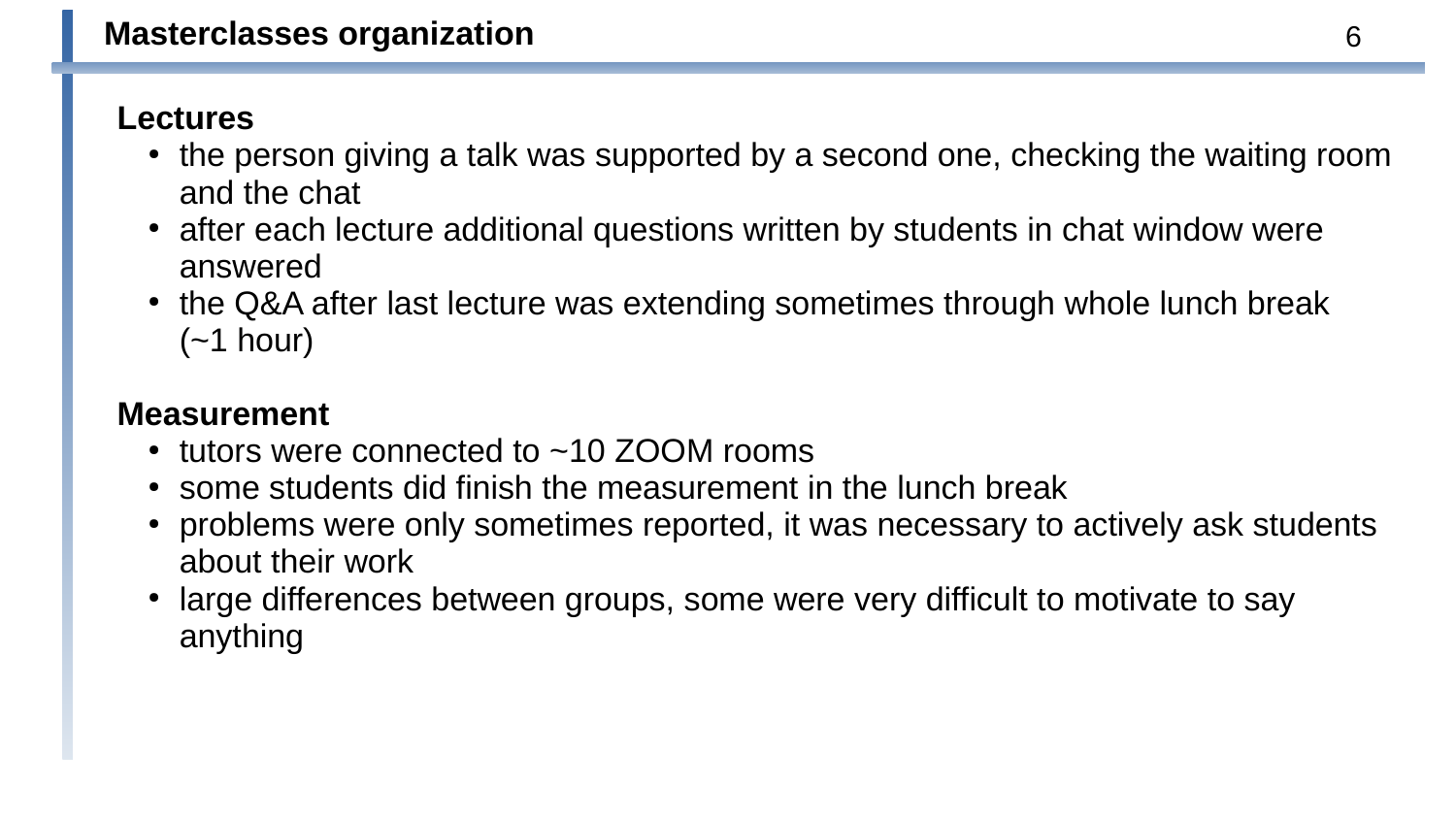#### **Outcome**

- the examination of the database with stored results showed, that about 50% of registered students have downloaded their results
- there was large variance in "efficiency", calculated for groups larger than 10, from 10% to over 90%
- for schools which registered only 1-4 students, "efficiency" was over 90%
- probably there were some cases of technical problems, but ...
- some students were hesitant to upload partial results or were not sure their results are correct, however ...
- obviously, when whole class was registered, quite frequently large fraction of students wasn't really interested, and without a direct supervision did not perform the measurement